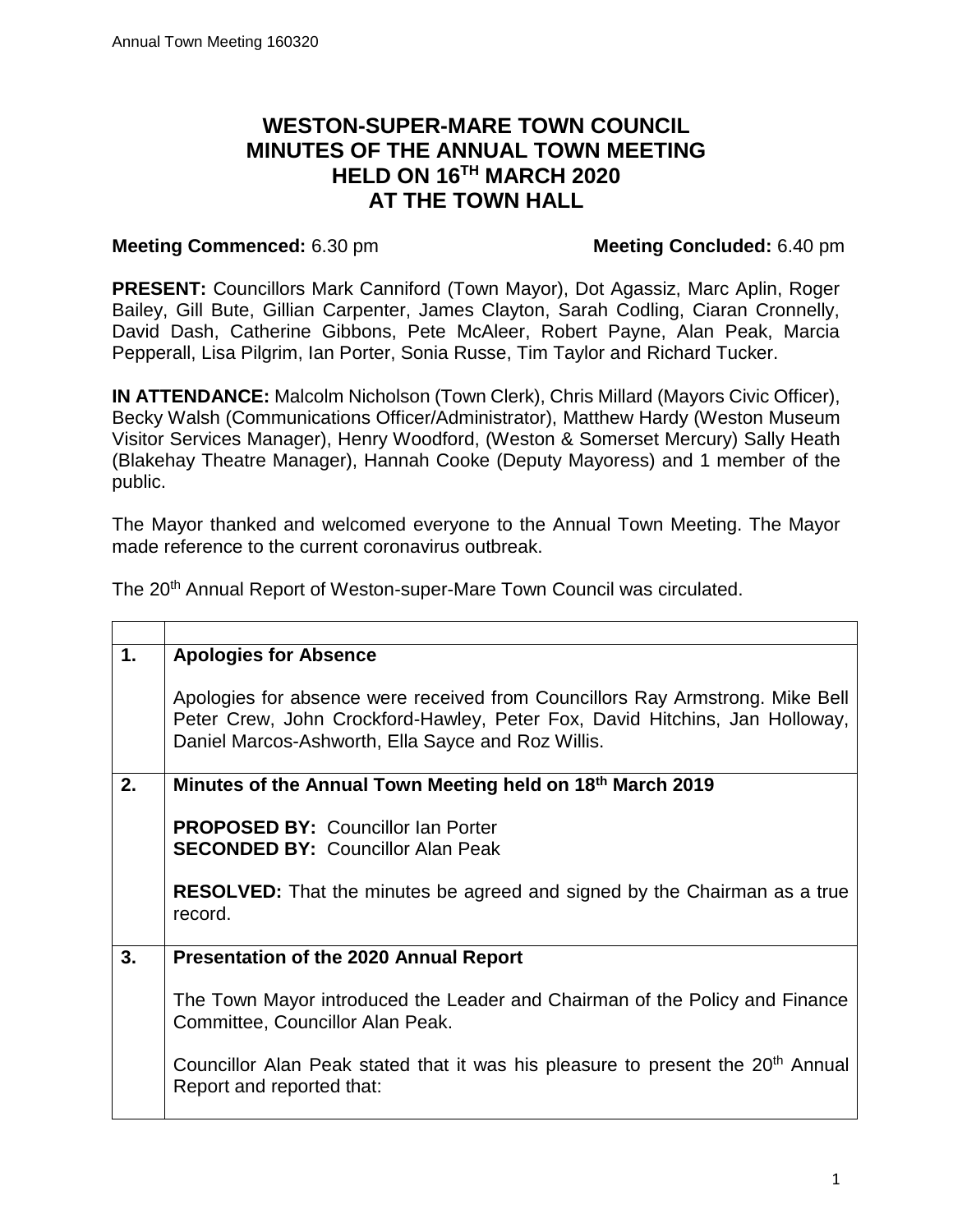| • Since the last Annual Town Meeting in March 2019 we had our local elections<br>in May, which resulted in the Town Council seeing some long standing<br>councillors leaving and being replaced by several new councillors.<br>We as Councillors were lucky to have excellent and dedicated staff who once<br>$\bullet$<br>again managed us through some difficult but also many positive issues.                                                                                                                                                                                                                                                                                                                                                                                                                                                                                                                                                                                                                                                                                                                                                                                                                               |
|---------------------------------------------------------------------------------------------------------------------------------------------------------------------------------------------------------------------------------------------------------------------------------------------------------------------------------------------------------------------------------------------------------------------------------------------------------------------------------------------------------------------------------------------------------------------------------------------------------------------------------------------------------------------------------------------------------------------------------------------------------------------------------------------------------------------------------------------------------------------------------------------------------------------------------------------------------------------------------------------------------------------------------------------------------------------------------------------------------------------------------------------------------------------------------------------------------------------------------|
| The Leader then highlighted what does the Council did and what it was there for:                                                                                                                                                                                                                                                                                                                                                                                                                                                                                                                                                                                                                                                                                                                                                                                                                                                                                                                                                                                                                                                                                                                                                |
| In its simplest terms we were here to spend taxpayers' money on services and<br>$\bullet$<br>facilities that you the people of Weston want.<br>Weston Town Council was entirely independent of NSC and received no money<br>$\bullet$<br>from central government and had to set its own Budget to pay for those<br>services.<br>• Our councillors are all unpaid.<br>We run and maintain, the Museum, Blakehay theatre, Water Park, 2 skate<br>parks, 6 toilets which were saved a few years ago as NSC wanted to close                                                                                                                                                                                                                                                                                                                                                                                                                                                                                                                                                                                                                                                                                                         |
| them, over 20 play areas, Bus shelters and dog bins.<br>We also lobby other organisations which affect the town.<br>$\bullet$                                                                                                                                                                                                                                                                                                                                                                                                                                                                                                                                                                                                                                                                                                                                                                                                                                                                                                                                                                                                                                                                                                   |
| He highlighted the following achievements that the Council made through the year:                                                                                                                                                                                                                                                                                                                                                                                                                                                                                                                                                                                                                                                                                                                                                                                                                                                                                                                                                                                                                                                                                                                                               |
| Given a total of £7,500 in financial grants to many local organisations over the<br>$\bullet$<br>last year.<br>The Weston Museum in Burlington Street since its reopening was going from<br>$\bullet$<br>strength to strength, with around 31,000 people visiting last year.<br>The Blakehay Theatre was continuing to provide new shows and talks, which<br>$\bullet$<br>was attracting people from in and outside of Weston.<br>Our Water Park on the seafront was always popular. Last season around<br>$\bullet$<br>20,000 people attended.<br>The Visitor Information Centre on the seafront has had an excellent year and<br>thanks to the hard work of its staff and volunteers the Centre had won several<br>Tourism Awards.<br>The council continues to support Weston in Bloom.<br>$\bullet$<br>Those lovely flower displays you see all around the town were the work and<br>dedication of the Weston in Bloom Volunteers. They all put in hours of work last<br>year and brought home a Silver Gilt Award in the South West in Bloom<br>competition.<br>The council also has continued to offer support to Citizens Advice Bureau and<br>٠<br>helped with funding for the Homeless Support Centre here in the town. |
| We have throughout the past year expressed our disappointment at the<br>٠<br>continued overnight closure of our A & E Department at Weston Hospital. This<br>council will continue to seek assurance that Weston Hospital does not lose any<br>of its services which the people of Weston depend upon.<br>The Leader then reported that the Council had also embarked on various and                                                                                                                                                                                                                                                                                                                                                                                                                                                                                                                                                                                                                                                                                                                                                                                                                                            |
| exciting projects for the coming year:                                                                                                                                                                                                                                                                                                                                                                                                                                                                                                                                                                                                                                                                                                                                                                                                                                                                                                                                                                                                                                                                                                                                                                                          |